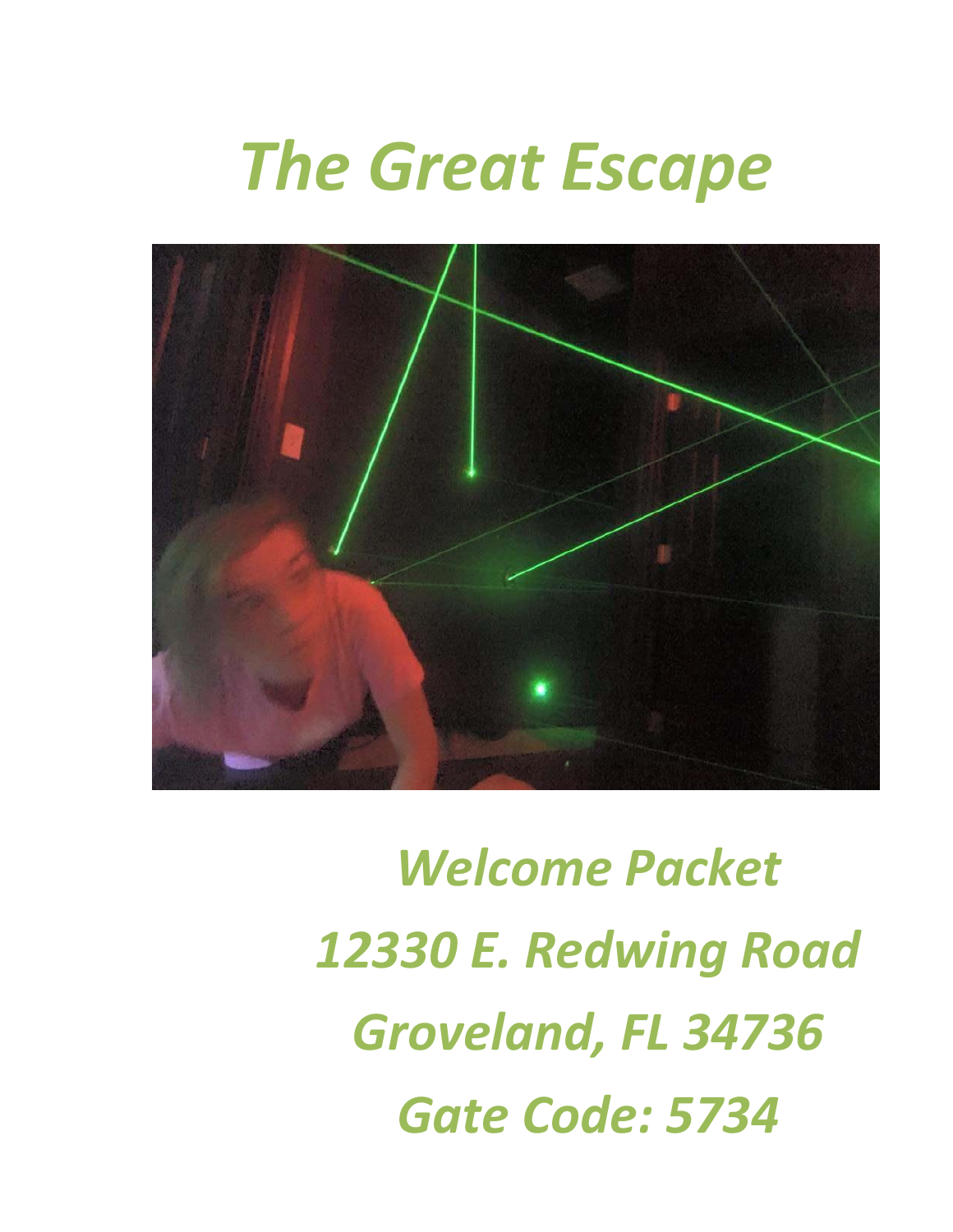#### *About Check-In/Check-Out*

*1-2 days prior to your arrival, an agent will phone you to confirm your desired check-in time. (S)he will meet you at The Great Escape and give you a 30-45 minute guided tour and answer any questions you might have. If you believe you will be more than 30 minutes later than scheduled, please phone your check-in agent well in advance to let them know as (s)he will specifically create an appointment time slot reflecting your request. If you need anything throughout your stay, your agent will only be a phone call or text message away. Additionally, The Great Escape is loaded with helpful signs and tutorials around the property-- which will familiarize you with all equipment.*

### *Getting To The Estate*

*Most GPS systems will be able to get you to The Great Escape quite easily. We are located approximately 45 minutes from Orlando International Airport. The Estate's address is 12330 E. Redwing Road, Groveland, Florida 34736. Your assigned gate code is 5734. In short, you will take the 528 WEST out of the airport to the FLORIDA TURNPIKE NORTH. Take the Turnpike NORTH to the exit for Clermont/Winter Garden / SR 50. Turn LEFT onto SR 50 WEST. Go through Clermont (note: around the intersection of SR 50 & US 27—are where many strip malls, chain restaurants, etc; are—especially on 27!)… Follow 50 all the way through and beyond Clermont back into the countryside… You will see a Burger King/Publix Shopping Center on your right.. soon after, you will turn LEFT\* onto CR-56A (aka Montevista Road).. Follow 565 A South about 2 miles and turn RIGHT onto E. REDWING ROAD.* Within just under one mile, the road will seem to dead end (but really curve sharply!). On your left is a dirt road entrance into "Wildflower Estates"—Turn into WildFlower estates and keep LEFT--- at the end of the dirt road, you'll see our gates and entry sign!

## *What If Something at The Estate Breaks Or Is Not Working During My Stay?*

*Even Walt Disney World occasionally has a ride or two down for service. It is possible during your stay that an item here or there may need repair.* Most things can be fixed surprisingly fast during your stay*. Please don't hesitate to let your agent know about anything broken, missing, etc; and they will ensure it is repaired in the speediest way possible. On rare occasion, an entertainment item may not be repairable as promptly (i.e. if a video game machine suddenly needs a part replacement)*

#### *Where Is The Nearest Grocery Store?*

*Clermont is a sprawling suburb of Orlando and there are many grocery stores, restaurant chains, and malls within just 15 minutes of the Estate. There is also a shopping center less 10 minutes away (on SR 50) featuring a Publix Grocery Store, Burger King, Subway's, Chinese Take-Out, a Sushi Restaurant and more. Also barely 10 minutes away is the smaller town of Groveland—which has a good selection of local cuisine, shopping, and non-chain/"mom & pop" grocery stores.*